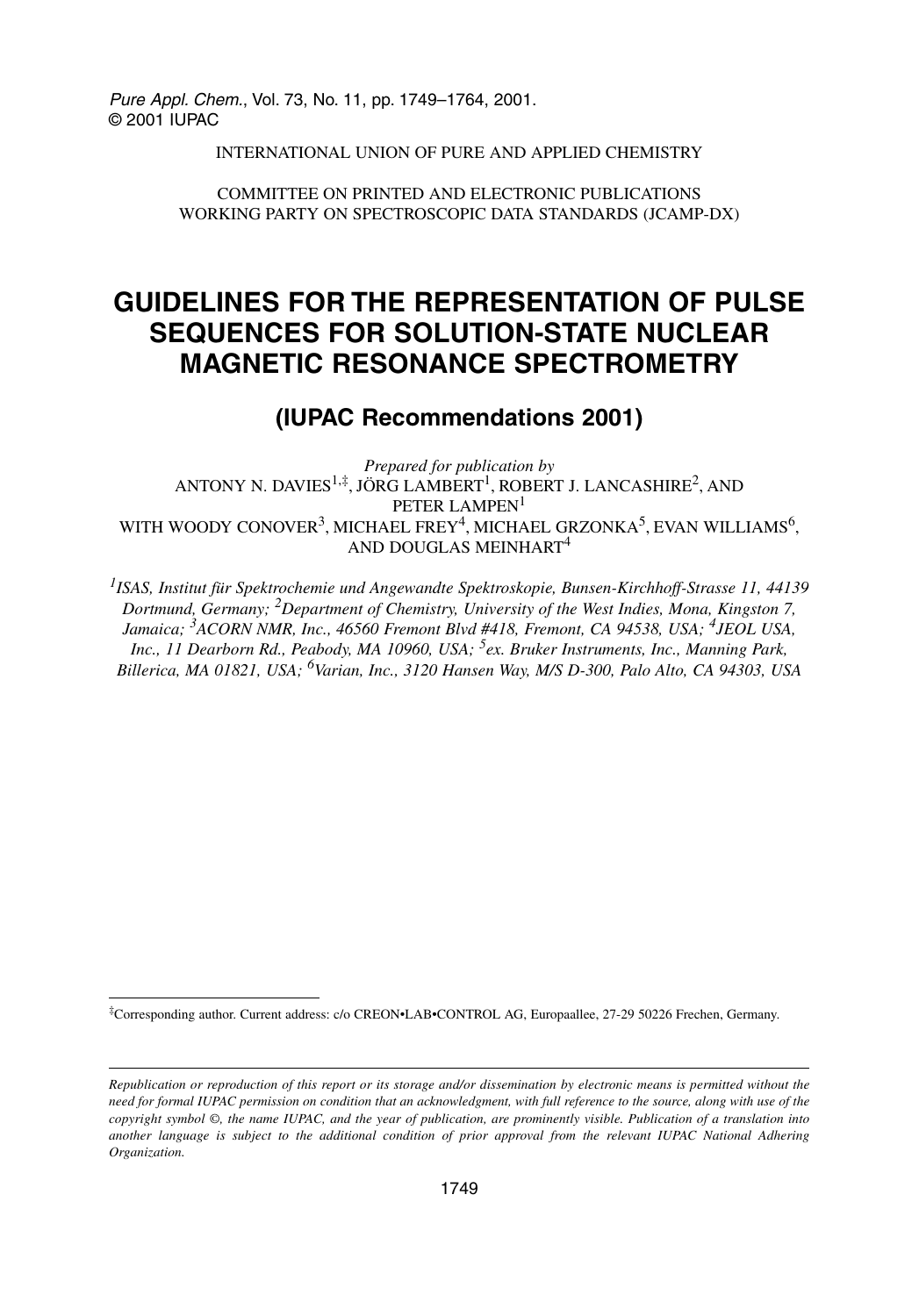# **Guidelines for the representation of pulse sequences for solution-state nuclear magnetic resonance spectrometry**

## **(IUPAC Recommendations 2001)**

*Abstract:* In drawing up the specifications for a standard for multidimensional nuclear magnetic resonance spectroscopy (NMR) it became clear that the spectroscopic data content needed to be qualified by experimental condition information especially pertaining to the pulse sequences used to obtain the free induced decays or spectra. Failure to include this information not only severely inhibits the ability of subsequent data handling packages to work with the experimental data, but also makes interpretation of the final results virtually impossible.

This paper has been produced in collaboration with the NMR spectrometer manufacturers in an attempt to get agreement on a definitive list of the most frequently used pulse sequence programs. The list includes entries where common agreement has been reached as to the acronym to name the experiment and the key instrument independent parameters needed to report concisely.

It is not intended to restrict in any way the freedom of manufacturers or users to develop new and novel experimental pulse sequences, but should aid reporting of experimental data where the more common sequences are in use.

#### **1. INTRODUCTION**

The transfer of data between computers of different origin, running differing operating systems and application software has been greatly enhanced by the introduction of openly agreed standards. In the field of spectroscopy, the publication and successful implementation of the JCAMP-DX (Joint Committee on Atomic and Molecular Physical Data – Data Exchange) protocols has made it possible to transfer infrared and Raman spectroscopy [1], chemical structure [2], nuclear magnetic resonance spectroscopy [3], and mass spectrometry [4] data sets.

The JCAMP-DX protocols are based on delivering scientific data using ASCII encoding to ensure maximum compatibility and longevity of the encoded data. Depending on the encoding software, it is possible to produce data exchange files with absolutely no loss of information. In-built compression algorithms can often yield ASCII exchange files that are smaller than the original binary spectrometer files, again with no loss of data. More recent interest in the long-term, safe storage and archiving of original experimental data sets in electronic form has delivered a new dimension to the use of independent international standards.

Coordinated work on the first JCAMP-DX protocol for NMR began following the sixth INUM conference in Italy in 1990. During this meeting the major NMR manufacturers agreed to implement the protocol when finished. The protocol was published after several years work in 1993 [3] and is available online from http://www.jcamp.org

This first NMR protocol was specifically designed to handle conventional NMR spectra and free induction decays. Some additional NMR relevant labeled data records were added in JCAMP-DX 5.01 [5]. Recently, a task group has been working on a protocol to handle multidimensional NMR data sets [6]. This task group decided that it was important to define a recommended reporting format for the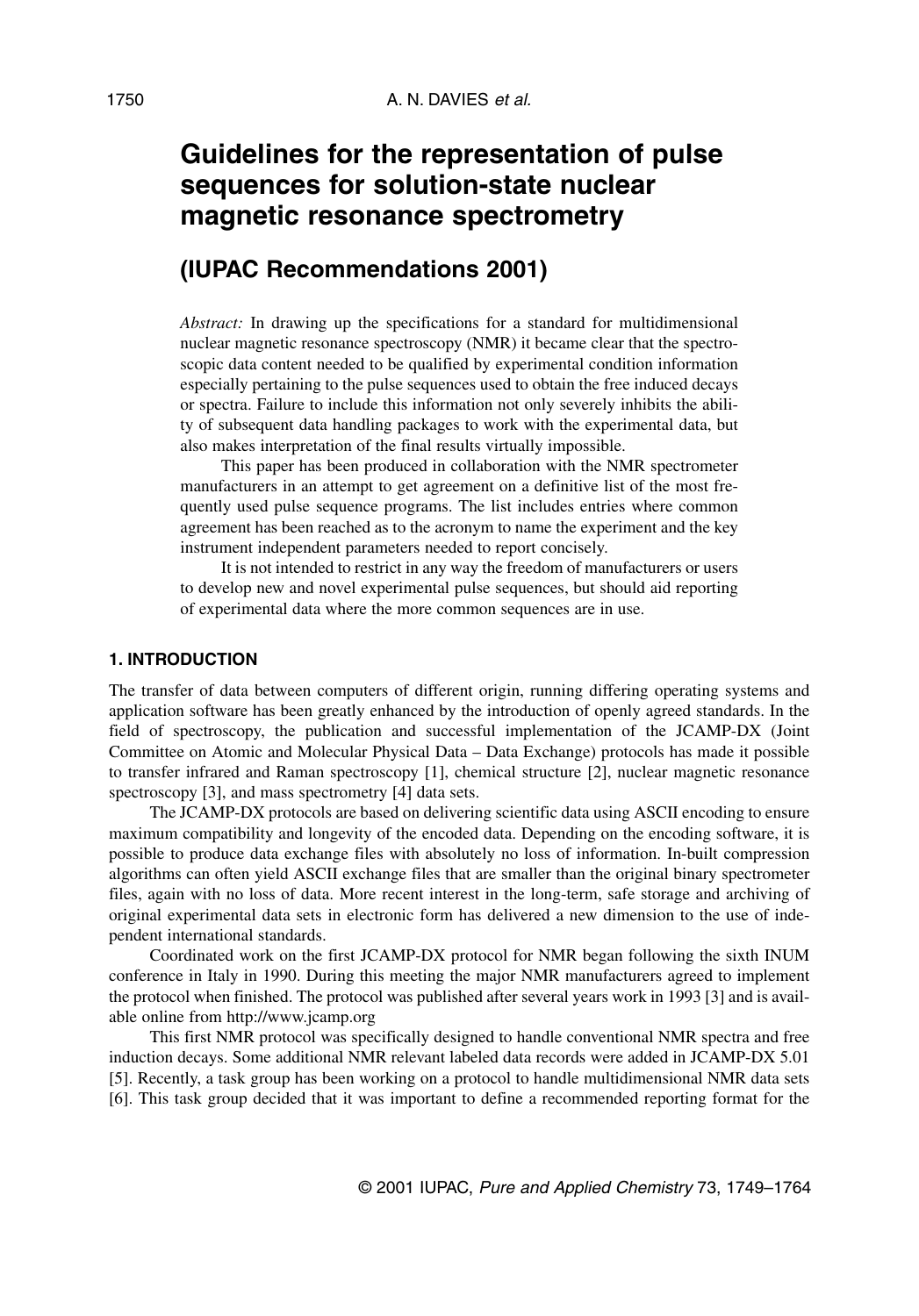most common NMR pulse sequences. IUPAC has also published in 1997 recommendations on the parameters and symbols for use in NMR, and where appropriate these have been incorporated here [7].

#### **2. SCOPE**

#### **2.1 Copyright**

This publication was drawn up by the International Union of Pure and Applied Chemistry (IUPAC) Standing Committee on Printed and Electronic Publications (CPEP) Working Party on Spectroscopic Data Standards (JCAMP-DX) following extensive consultation with users and manufacturers. The areas covered here involve extending the NMR standard. As with all such publications, they are meant for public use. The specifications are copyrighted by IUPAC. The right to copy these specifications for scientific use is hereby granted.

#### **2.2 Use of name**

The use of the name JCAMP-DX in the description of data files and software implies the capability of converting between internal data files and JCAMP-DX according to the various published protocols.

#### **3. NMR PULSE SEQUENCES**

JCAMP-DX version 5.01 [5] defined pulse sequence information as follows:

#### 3.1.1 Pulse sequences

*Unlike most other spectroscopic techniques, the signals observed in NMR are dependent upon the particular pulse sequence used. Therefore, an NMR spectrum, FID or relaxation signal has little or no meaning if the pulse sequence is not given. For this reason, a new labeled-data-record (LDR) has been created in the data type specific notes section to contain this information.*

*The new entry to the specification will be: ##.PULSE SEQUENCE= (TEXT)*

*This LDR will contain all pertinent information concerning pulse sequences, pulse delays, relaxation delays, pulse angles etc.. Whenever possible, this LDR should include the name of the pulse sequence. The text in this field should preferentially be based on the standard reporting format for NMR pulse sequences or may be written in the instrument's native macro language provided enough information is supplied to clearly enable post processing of the data by third parties. The LDR ##SAMPLING PROCEDURE= will no longer be used to contain this information.* 

This document contains the recommended standard reporting formats referred to above.

To simplify matters, it was decided that a standard definition was desirable and could be achieved for the most common pulse sequences and their associated parameters. This list follows below and should be used for reporting pulse sequence information. Where a pulse sequence is used that does not belong to the list it should be reported in the instrument specific macro language with sufficient information to allow post-processing by a third party.

The nomenclature recommended has been chosen for clarity. In general, the term "p" followed by a pulse angle will denote a pulse of some nature and will have the units of microseconds (µs). The "d" terms are static delays in milliseconds (ms), with "rd" being the relaxation delay from the end of the acquisition to the start of the first pulse in the next pulse sequence and defined here as starting the pulse sequence in milliseconds (ms). For incremental delays, the "id" terms indicate the start delay values in milliseconds (ms). The various power attenuation levels are stored in "s" terms (dB), and the s1 and s2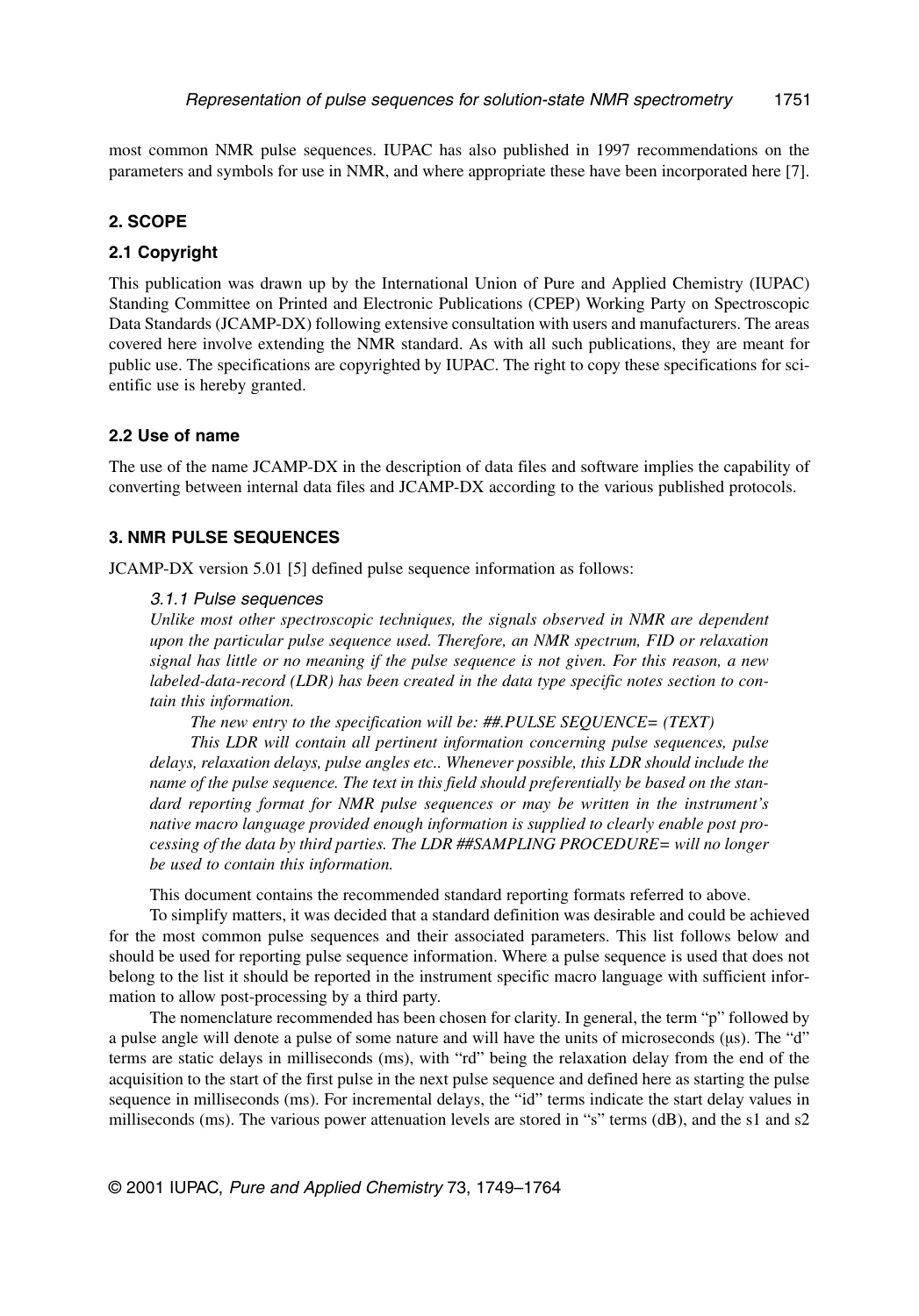power attenuation levels will always refer to the transmitter, and, conversely, the s3, s4, s5, and s6 power attenuation levels will always refer to the decoupler sequences.

Each pulse sequence described below will contain the acronym to be reported as the title, a short definition of the pulse sequence followed by the usage, and the key parameters regarded as essential when reporting data measured in this way.

#### **3.1 Pulse acquisition**

Definition: Simple pulse acquisition program Usage: rd - p - acquisition Key parameters:



| $p$ : | transmitter high-power pulse in microseconds $(\mu s)$ |
|-------|--------------------------------------------------------|
| rd:   | relaxation delay in milliseconds (ms)                  |

#### **3.2 Pulse acquisition DEC**

| Definition: | Simple pulse acquisition program with broadband decoupling |
|-------------|------------------------------------------------------------|
| Usage:      | rd - s1 $p$ - acquisition                                  |
|             |                                                            |

Key parameters:



- 
- s3: decoupler power attenuation level (dB)
- p: transmitter high-power pulse in microseconds ( $\mu$ s)
- rd: relaxation delay in milliseconds (ms)

## **3.3 COSY**

| Definition: | 2D homonuclear shift correlation                                     |
|-------------|----------------------------------------------------------------------|
| Reference:  | W. P. Aue, E. Bartholdi, R. R. Ernst. J. Chem. Phys. 64, 2229 (1976) |
| Usage:      | rd - $p90H - id1 - p45H - acquistion$                                |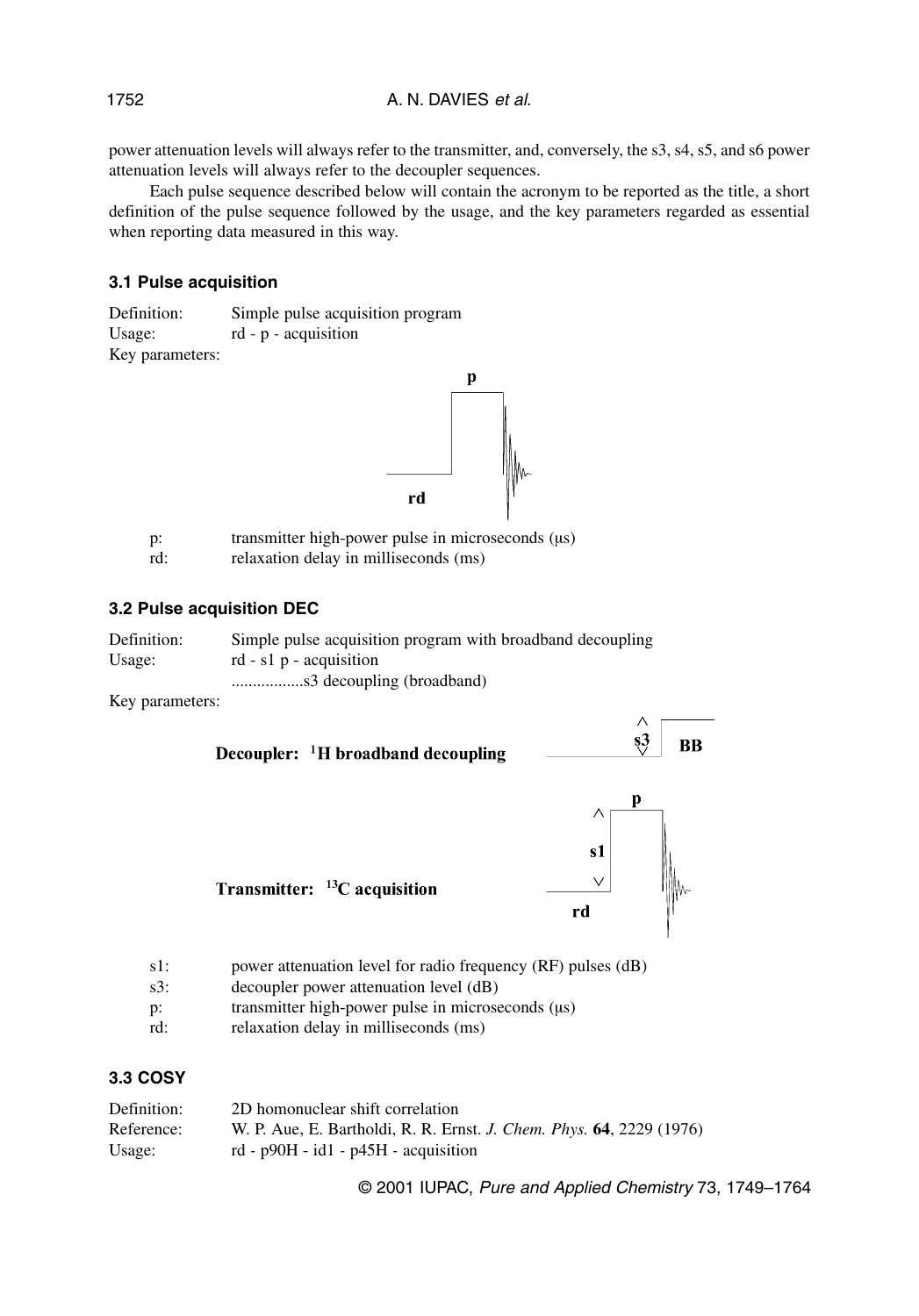Key parameters:



| p90H:   | 90 degree transmitter high-power pulse in microseconds (us)                            |
|---------|----------------------------------------------------------------------------------------|
| p45H:   | 45 degree transmitter high-power pulse in microseconds (us)                            |
| $id1$ : | incremented delay (2D) start value = $1$ /spectralwidth (1/sweepwidth) in milliseconds |
|         | (ms)                                                                                   |
| rd:     | relaxation delay in milliseconds (ms)                                                  |

#### **3.4 DQF-COSY**

| Definition:     | 2D homonuclear shift correlation with double quantum filter                |
|-----------------|----------------------------------------------------------------------------|
| References:     | A. Wokaun and R. R. Ernst. <i>Chem. Phys. Lett.</i> <b>52</b> , 407 (1977) |
|                 | A. J. Shaka and R. Freeman. <i>J. Magn. Reson.</i> <b>51</b> , 169 (1983)  |
| Usage:          | rd - $p90H - id1 - p90H - p90H - acquistion$                               |
| Key parameters: |                                                                            |
|                 |                                                                            |



| p90H:   | 90 degree transmitter high-power pulse in microseconds $(\mu s)$             |
|---------|------------------------------------------------------------------------------|
| $id1$ : | incremented delay (2D) start value = $1$ /spectralwidth in milliseconds (ms) |
| rd:     | relaxation delay in milliseconds (ms)                                        |

## **3.5 NOESY**

| Definition:     | 2D homonuclear correlation via dipolar coupling; dipolar coupling may be due to  |
|-----------------|----------------------------------------------------------------------------------|
|                 | NOE or chemical exchange                                                         |
| Reference:      | J. Jeener, B. H. Meier, P. Bachmann, R. R. Ernst. J. Chem. Phys. 71, 4546 (1979) |
| Usage:          | rd - $p90H - id1 - p90H - d1 - p90H - acquisition$                               |
| Key parameters: |                                                                                  |



p90H: 90 degree transmitter high-power pulse (µs) id1: incremented delay (2D) start value = 1/spectralwidth in milliseconds (ms)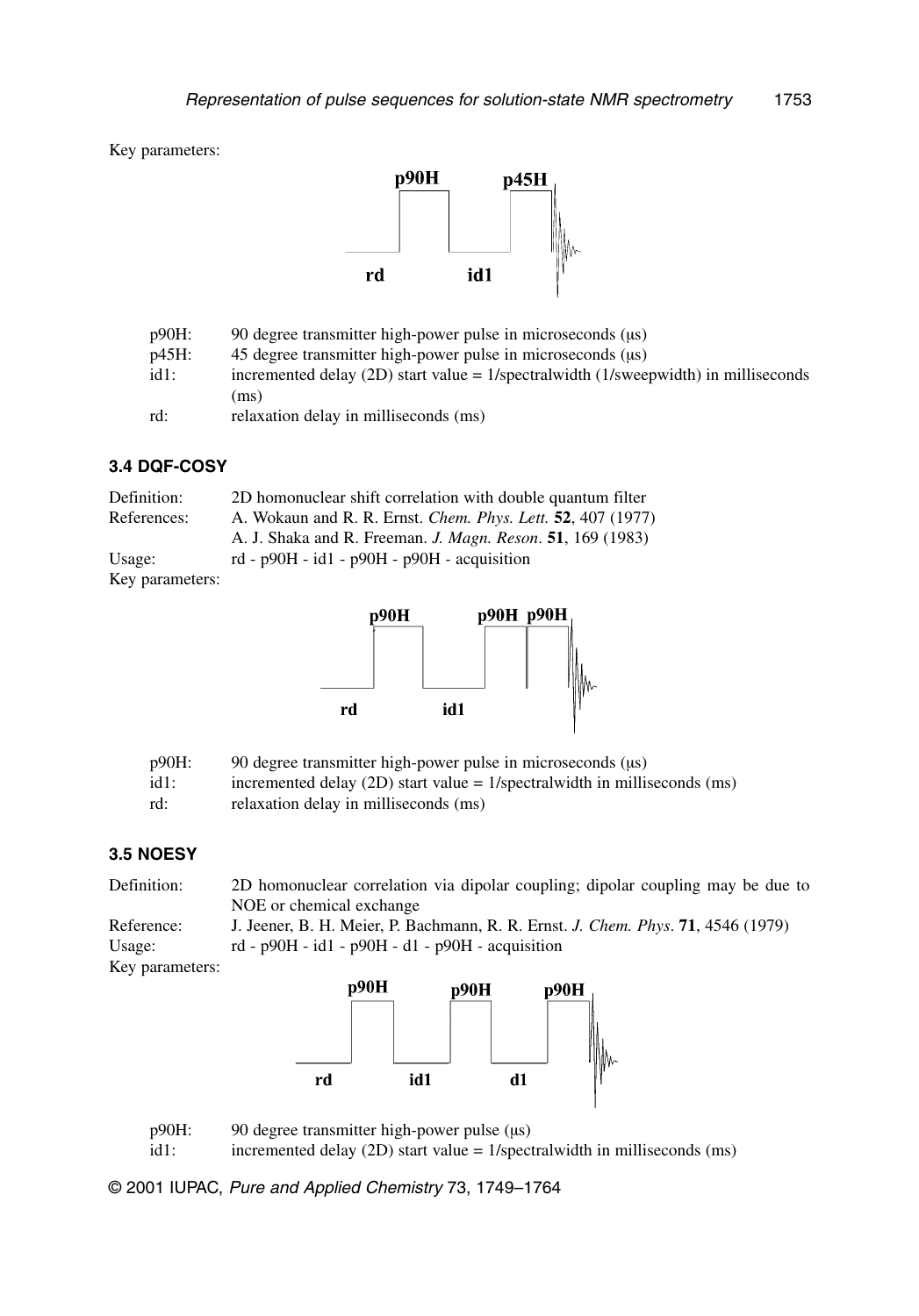## A. N. DAVIES et al.

| rd:    | relaxation delay in milliseconds (ms)                   |
|--------|---------------------------------------------------------|
| $d1$ : | mixing time in milliseconds (ms)                        |
| NS:    | number of transients (scans) (an integer multiple of 8) |

## **3.6 ROESY**

| Definition:     | 2D rotating frame NOE experiment with cw spinlock for mixing      |
|-----------------|-------------------------------------------------------------------|
| Reference:      | A. Bax and D. G. Davis. <i>J. Magn. Reson.</i> 63, 207–213 (1985) |
| Usage:          | rd - s1 p90H - id1 - s2 pLOCK - acquisition                       |
| Key parameters: |                                                                   |



| high-power attenuation level (dB)                                                  |
|------------------------------------------------------------------------------------|
| low-power attenuation level for ROESY spinlock (dB)                                |
| 90 degree transmitter high-power pulse in microseconds (us)                        |
| low-power continuous wave (cw) pulse for ROESY spinlock in microseconds ( $\mu$ s) |
| incremented delay (2D) start value = $1$ /spectralwidth in milliseconds (ms)       |
| relaxation delay in milliseconds (ms)                                              |
| number of transients (an integer multiple of 8)                                    |
|                                                                                    |

#### **3.7 INEPT-DEC**

| Definition: | <b>INEPT</b> for nonselective polarization transfer with decoupling during acquisition |
|-------------|----------------------------------------------------------------------------------------|
| Reference:  | G. A. Morris and R. Freeman. J. Am. Chem. Soc. 101. 760 (1979)                         |
| Usage:      | rd-s3 p90H-d1 - p180H-d1-p90H-d2-p180H-d2-s4 decoupling                                |
|             | rdd1-s1 p180X-d1-p90X-d2-p180X-d2 - acquisition                                        |

Key parameters:



s1: high-power attenuation level for RF pulses  $X$  (dB)<br>s3: high-power attenuation level for RF pulses  ${}^{1}H$  (dB)

high-power attenuation level for RF pulses  ${}^{1}H$  (dB)

s4: low-power attenuation level for broadband decoupling (dB)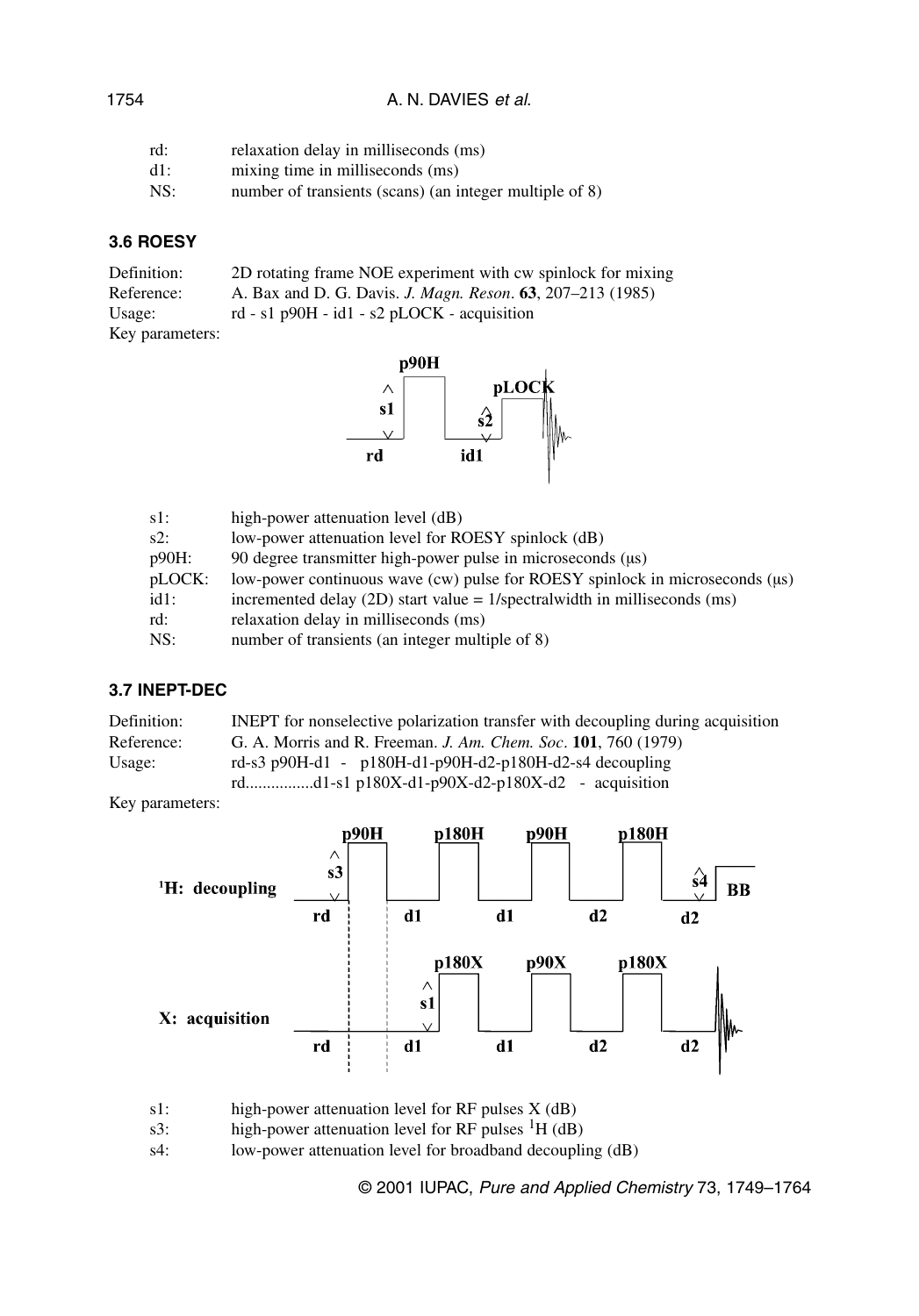| $p90X$ :  | 90 degree transmitter high-power pulse in microseconds ( $\mu$ s)          |
|-----------|----------------------------------------------------------------------------|
| $p180X$ : | 180 degree transmitter high-power pulse in microseconds ( $\mu$ s)         |
| p90H:     | 90 degree decoupler high-power pulse in microseconds ( $\mu$ s)            |
| p180H:    | 180 degree decoupler high-power pulse in microseconds ( $\mu$ s)           |
| rd:       | relaxation delay in milliseconds (ms)                                      |
| $dl$ :    | delay normally derived from the relation $1/(4J(XH))$ in milliseconds (ms) |
| $d2$ :    | delay normally derived from the relations:                                 |
|           | $1/(6J(XH))$ XH, XH2, XH3 positive                                         |
|           | $1/(4J(XH))$ XH only                                                       |
|           | $1/(3J(XH))$ XH, XH3 positive, XH2 negative                                |
|           | in milliseconds (ms)                                                       |
| NS:       | number of transients (an integer multiple of 4)                            |

## **3.8 DEPT-DEC**

| Definition: | DEPT polarization transfer with decoupling during acquisition                 |
|-------------|-------------------------------------------------------------------------------|
| Reference:  | M. R. Bendall, D. M. Doddrell, D. T. Pegg. J. Am. Chem. Soc. 103, 4603 (1981) |
| Usage:      | rd - s3 p90H - d1 - p180H - d1 - pTHETA- d1 - s4 decoupling                   |
|             |                                                                               |

Key parameters:



| $s1$ :   | high-power attenuation level for RF pulses $X$ (dB)                        |
|----------|----------------------------------------------------------------------------|
| $s3$ :   | high-power attenuation level for RF pulses ${}^{1}H$ (dB)                  |
| s4:      | low-power attenuation level for broadband decoupling (dB)                  |
| $p90X$ : | 90 degree transmitter high-power pulse in microseconds ( $\mu$ s)          |
| p180X:   | 180 degree transmitter high-power pulse in microseconds ( $\mu$ s)         |
| p90H:    | 90 degree decoupler high-power pulse in microseconds $(\mu s)$             |
| p180H:   | 180 degree decoupler high-power pulse in microseconds ( $\mu$ s)           |
| pTHETA:  | 45, 90 or 135 degree decoupler high-power pulse in microseconds ( $\mu$ s) |
|          | 45 degree - all positive                                                   |
|          | 90 degree - XH only                                                        |
|          | 135 degree - XH, XH3 positive, XH2 negative                                |
| rd:      | relaxation delay in milliseconds (ms)                                      |
| dl:      | delay normally derived from the relation $1/(2J(XH))$ in milliseconds (ms) |
| NS:      | number of transients (an integer multiple of 4)                            |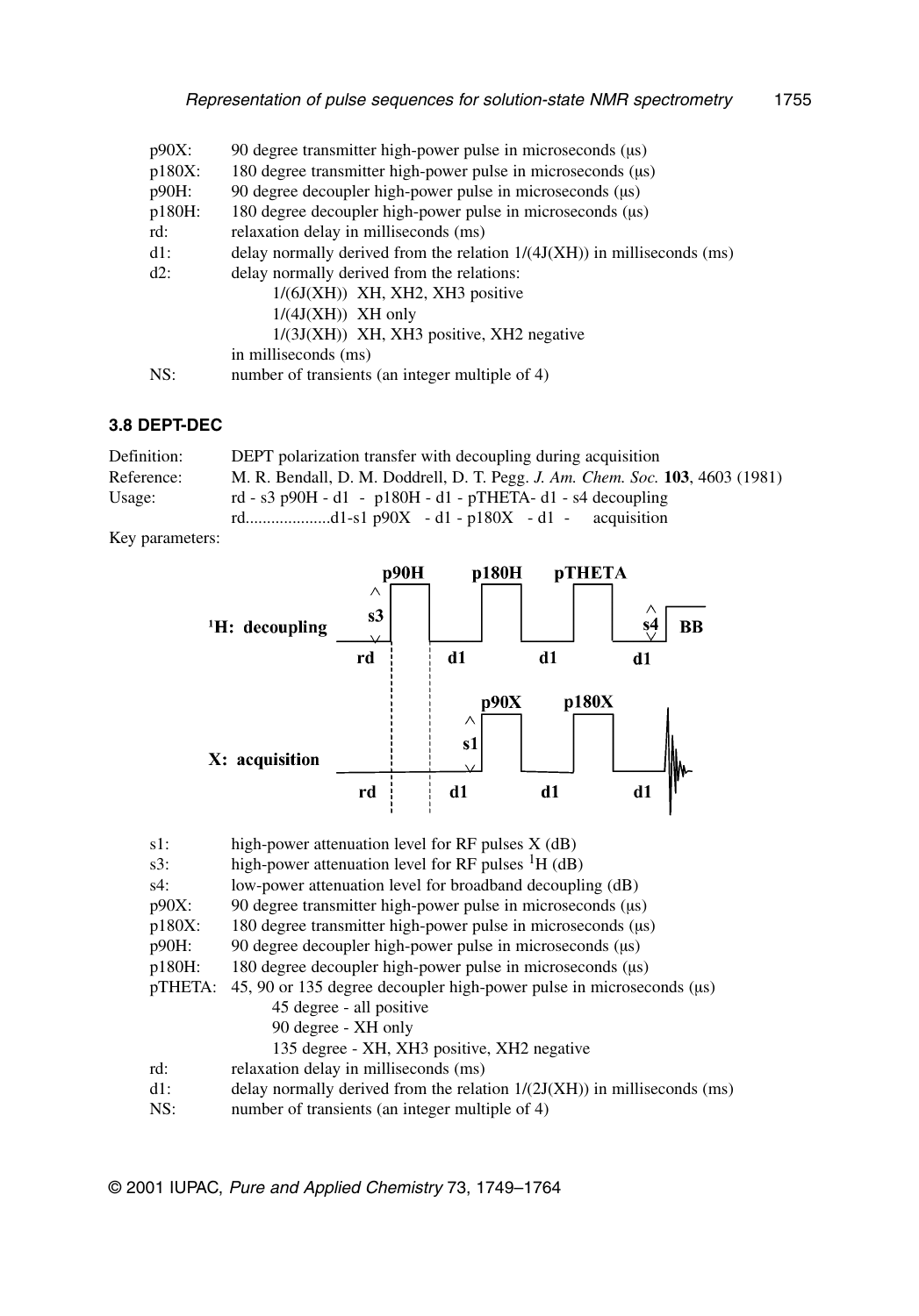## **3.9 HETCOR**

| Definition: | 2D heteronuclear shift correlation                                     |
|-------------|------------------------------------------------------------------------|
| Reference:  | A. Bax and G. A. Morris. <i>J. Magn. Reson.</i> <b>42</b> , 501 (1981) |
| Usage:      |                                                                        |
|             |                                                                        |

Key parameters:



| $s1$ :    | high-power attenuation level for $RF$ pulses $X$ (dB)                              |
|-----------|------------------------------------------------------------------------------------|
| $s3$ :    | high-power attenuation level for RF pulses ${}^{1}H$ (dB)                          |
| s4:       | low-power attenuation level for broadband decoupling (dB)                          |
| $p90X$ :  | 90 degree transmitter high-power pulse in microseconds ( $\mu$ s)                  |
| $p180X$ : | 180 degree transmitter high-power pulse in microseconds ( $\mu$ s)                 |
| p90H:     | 90 degree decoupler high-power pulse in microseconds (us)                          |
| $id1$ :   | incremented delay (2D) start value = $1/(2*)$ spectral width) in milliseconds (ms) |
| rd:       | relaxation delay in milliseconds (ms)                                              |
| dl:       | delay normally derived from the relation $1/(2J(XH))$ in milliseconds (ms)         |
| d2:       | delay normally derived from the relation $1/(3J(XH))$ in milliseconds (ms) for all |
|           | multiplicities                                                                     |
| NS:       | number of transients (an integer multiple of 4)                                    |

## **3.10 HMQC**

| Definition: | 2D inverse detected heteronuclear direct bond shift correlation |
|-------------|-----------------------------------------------------------------|
| Reference:  | L. Müller. <i>J. Am. Chem. Soc.</i> <b>101</b> , 4481 (1979)    |
| Usage:      |                                                                 |
|             | rdd1 - s3 p90X - id1d1 - p90X - d1 - s4 decoupling (GARP)       |

#### **GARP**

(Globally optimized Alternating-phase Rectangular Pulses) is a cyclic windowless sequence for broadband decoupling giving minimal residual splittings over a wide range of decoupler resonance offsets. The sequence is constructed from building blocks P and Q of the type

P = 27.1 **57.6** 122.0

Q = 130.8 **262.8** 65.9 **64.6** 87.0 **98.0** 137.2 **256.5** 71.6 **51.1**

Here, the numbers denote the pulse angles; bold numbers denote phase inversion. P and Q are then incorporated into a decoupling cycle of the type

R R **R**, where  $R = P Q P Q$ 

Reference: A. J. Shaka, J. Keeler, R. Freeman. *J. Magn. Reson*. **64**, 547 (1985)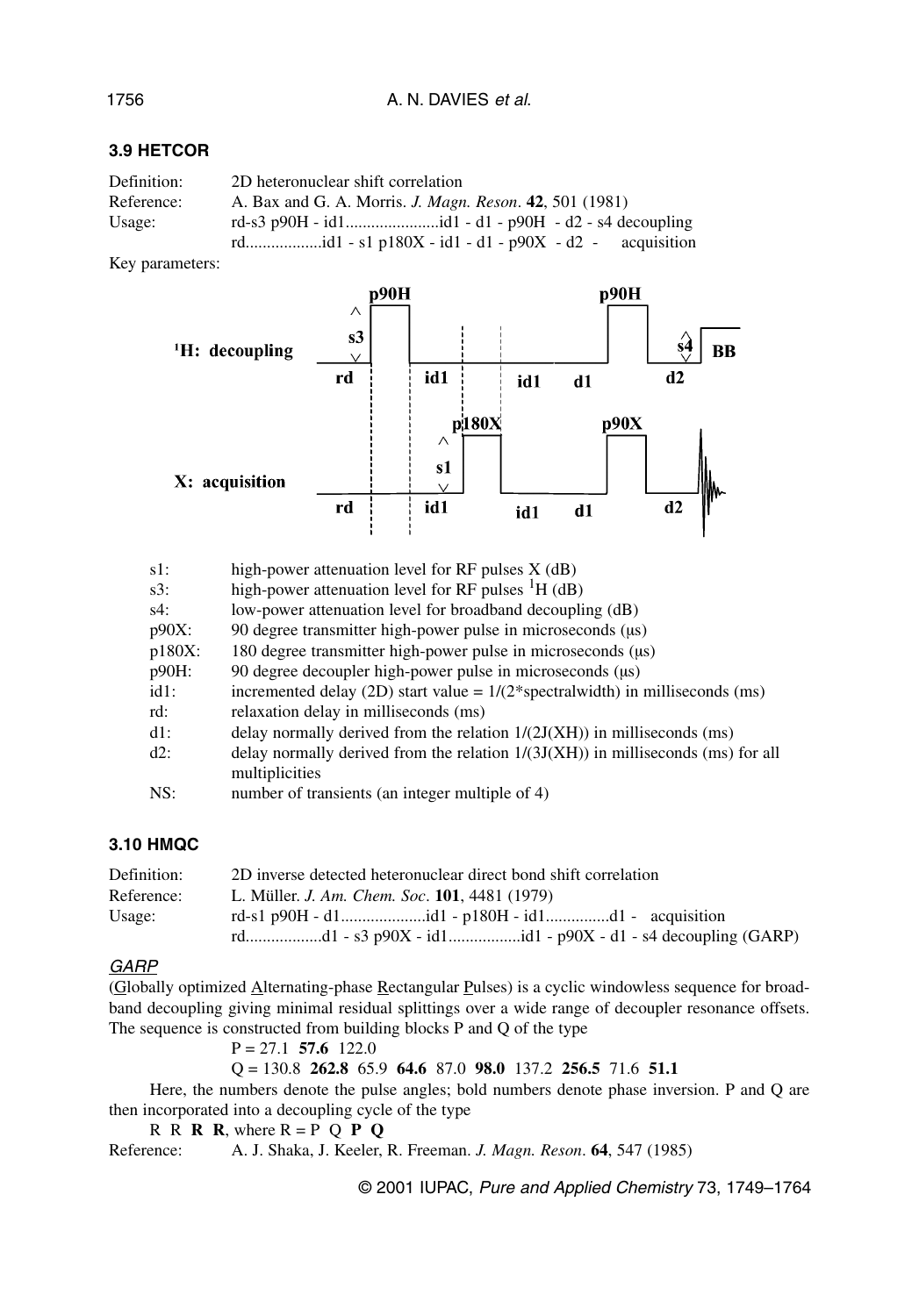Key parameters:



| high-power attenuation level for RF pulses ${}^{1}H$ (dB)                                        |
|--------------------------------------------------------------------------------------------------|
| high-power attenuation level for RF pulses X (dB)                                                |
| low-power attenuation level for GARP decoupling (dB)                                             |
| 90 degree transmitter high-power pulse in microseconds ( $\mu$ s)                                |
| 180 degree transmitter high-power pulse in microseconds (µs)                                     |
| 90 degree decoupler high-power pulse in microseconds ( $\mu$ s)                                  |
| $p90GARP$ : 90 degree low-power decoupler pulse for calculating the GARP pulse angles ( $\mu$ s) |
| incremented delay (2D) start value = $1/(2*spectralwidth)$ in milliseconds (ms)                  |
| relaxation delay in milliseconds (ms)                                                            |
| delay normally derived from the relation $1/(2J(XH, one bond))$ in milliseconds (ms)             |
| number of transients (an integer multiple of 8)                                                  |
|                                                                                                  |

#### **3.11 HMBC**

| Definition: | 2D inverse detected heteronuclear long-range shift correlation              |
|-------------|-----------------------------------------------------------------------------|
| Reference:  | A. Bax and M. F. Summers. <i>J. Am. Chem. Soc.</i> <b>108</b> , 2093 (1986) |
| Usage:      |                                                                             |
|             |                                                                             |

Key parameters:



s1: high-power attenuation level for RF pulses  ${}^{1}H$  (dB) s3: high-power attenuation level for RF pulses X (dB)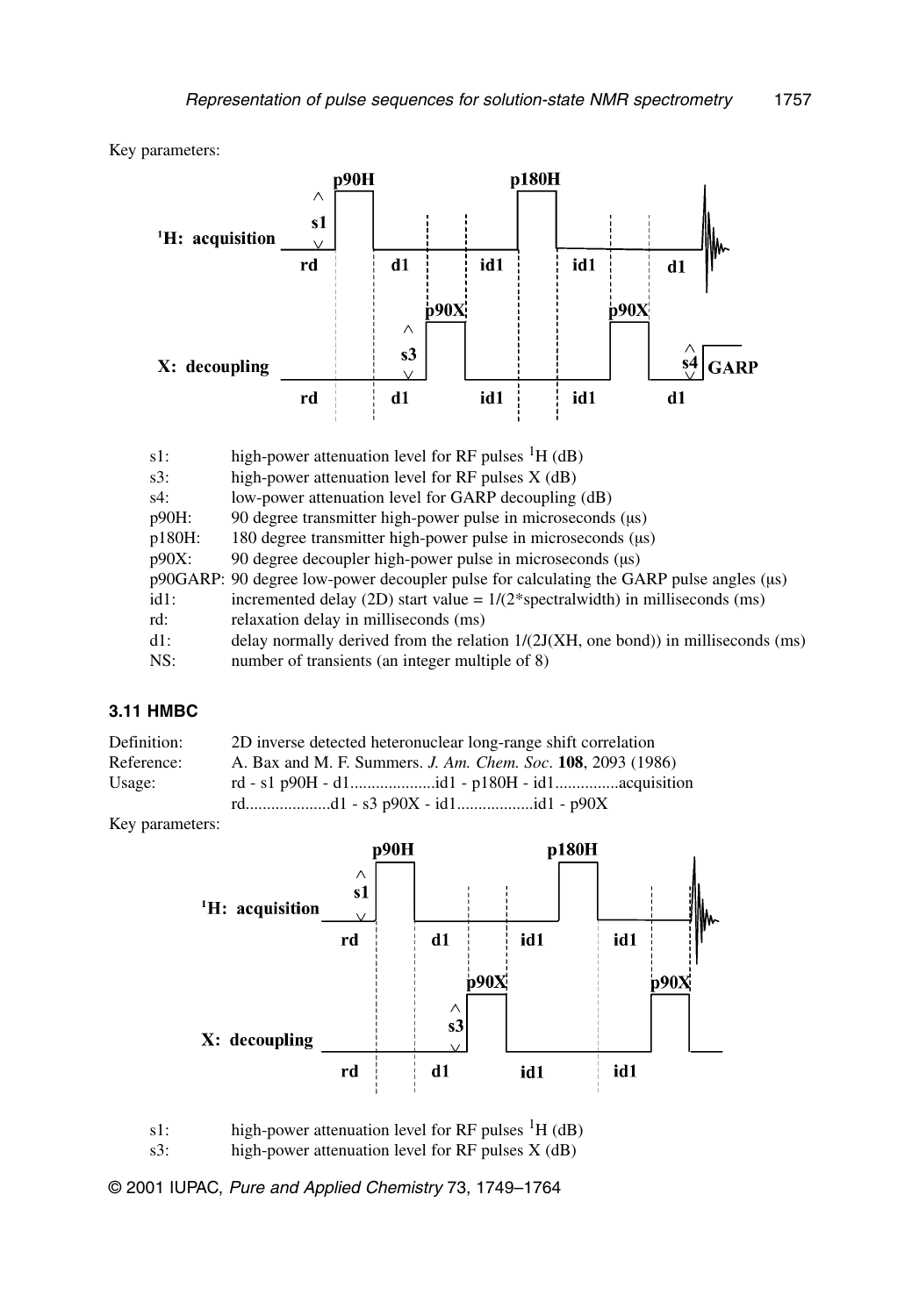## A. N. DAVIES et al.

| p90H:  | 90 degree transmitter high-power pulse in microseconds (us)                                   |
|--------|-----------------------------------------------------------------------------------------------|
| p180H: | 180 degree transmitter high-power pulse in microseconds ( $\mu$ s)                            |
| p90X:  | 90 degree decoupler high-power pulse in microseconds ( $\mu$ s)                               |
| id1:   | incremented delay (2D) start value = $1/(2*)$ spectral width) in milliseconds (ms)            |
| rd:    | relaxation delay in milliseconds (ms)                                                         |
| d1:    | delay normally derived from the relation $1/(2J(XH, \text{long range}))$ in milliseconds (ms) |
| NS:    | number of transients (an integer multiple of 8)                                               |
|        |                                                                                               |

## **3.12 INADEQUATE**

| Definition: | 2D carbon-carbon connectivity mapping                               |
|-------------|---------------------------------------------------------------------|
| Reference:  | A. Bax, R. Freeman, S. Kempsell. J. Am. Chem. Soc. 102, 4849 (1980) |
| Usage:      | rd - s1 p90X - d1 - p180X - d1 - p90X - id1 - p90X - acquisition    |
|             |                                                                     |

Key parameters:



| $s1$ :  | high-power attenuation level for RF pulses (dB)                                    |
|---------|------------------------------------------------------------------------------------|
| $s3$ :  | low-power attenuation level for broadband decoupling (dB)                          |
| p90X:   | 90 degree transmitter high-power pulse in microseconds ( $\mu$ s)                  |
| p180X:  | 180 degree transmitter high-power pulse in microseconds ( $\mu$ s)                 |
| $id1$ : | incremented delay (2D) start value = $1/(2*)$ spectral width) in milliseconds (ms) |
| rd:     | relaxation delay in milliseconds (ms)                                              |
| $d1$ :  | delay normally derived from the relation $1/(4J(CC))$ in milliseconds (ms)         |
| NS:     | number of transients (an integer multiple of 128)                                  |
|         |                                                                                    |

## **3.13 TOCSY**

| Definition:     | Homonuclear Hartman–Hahn transfer using MLEV17 sequence for mixing       |
|-----------------|--------------------------------------------------------------------------|
| Reference:      | A. Bax and D.G. Davis. <i>J. Magn. Reson.</i> <b>65</b> , 355–360 (1985) |
| Usage:          | rd - s1 p90H - id1 - s2 pLOCK - (MLEV17) - pLOCK - acquisition           |
| Key parameters: |                                                                          |

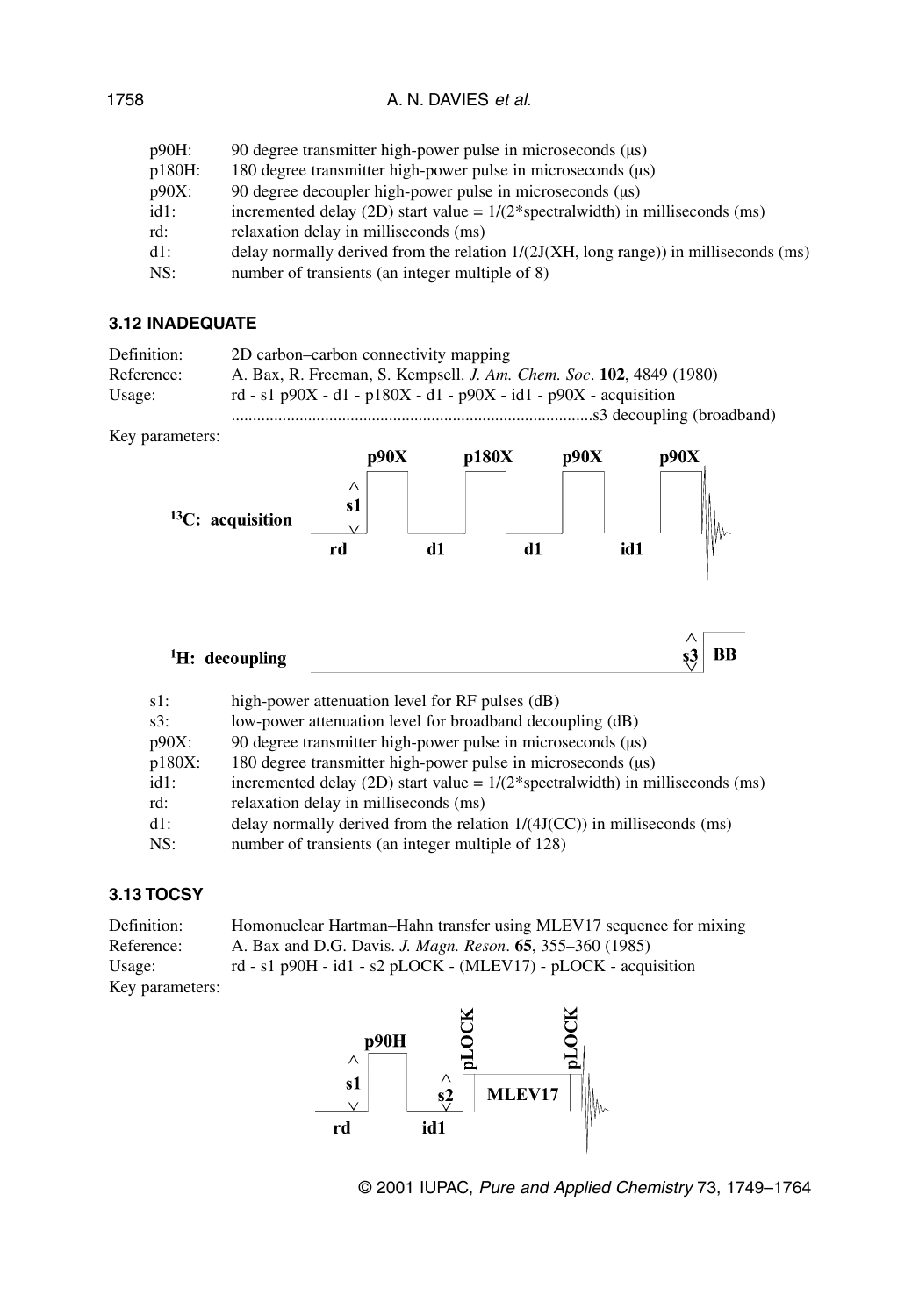| $s1$ :  | high-power attenuation level (dB)                                               |
|---------|---------------------------------------------------------------------------------|
| $s2$ :  | low-power attenuation level for MLEV spinlock (dB)                              |
| p90H:   | 90 degree transmitter high-power pulse in microseconds ( $\mu$ s)               |
| pLOCK:  | transmitter spin lock low-power pulse in microseconds ( $\mu$ s)                |
| $id1$ : | incremented delay (2D) start value = $1/(2*spectralwidth)$ in milliseconds (ms) |
| rd:     | relaxation delay in milliseconds (ms)                                           |
|         | MLEV17: number of MLEV17 loops (integer)                                        |
| NS:     | number of transients (an integer multiple of 8)                                 |

## **3.14 HSQC**

Definition: 2D inverse detected heteronuclear direct bond shift correlation; with INEPT/reverse INEPT sequence

Reference: G. Bodenhausen and D. J. Ruben. *Chem. Phys. Lett*. **69**, 185 (1980) Usage:

rd-s1 p90H-d1 - p180H - d1-p90H - id1- p180H-id1 - p90H - d1- p180H- d1 - acquisition

rd...............d1- s3 p180X - d1- p90X - id1..............id1 - p90X - d1- p180X -d1-s4 decoupling (GARP) Key parameters:



| $s1$ :    | high-power attenuation level for RF pulses ${}^{1}H$ (dB)                                        |
|-----------|--------------------------------------------------------------------------------------------------|
| $s3$ :    | high-power attenuation level for RF pulses $X$ (dB)                                              |
| $s4$ :    | low-power attenuation level for GARP decoupling (dB)                                             |
| $p90H$ :  | 90 degree transmitter high-power pulse in microseconds ( $\mu$ s)                                |
| p180H:    | 180 degree transmitter high-power pulse in microseconds ( $\mu$ s)                               |
| $p90X$ :  | 90 degree decoupler high-power pulse in microseconds ( $\mu$ s)                                  |
| $p180X$ : | 180 degree decoupler high-power pulse in microseconds ( $\mu$ s)                                 |
|           | $p90GARP$ : 90 degree low-power decoupler pulse for calculating the GARP pulse angles ( $\mu$ s) |
| $id1$ :   | incremented delay (2D) start value = $1/(2*)$ spectral width) in milliseconds (ms)               |
| rd:       | relaxation delay in milliseconds (ms)                                                            |
| $dl$ :    | delay normally derived from the relation 1/(4J(XH, one bond)) in milliseconds (ms)               |
| NS:       | number of transients (an integer multiple of 8)                                                  |

## **3.15 COLOC**

| Definition: | 2D HX correlation via long-range couplings with H–H decoupling in F1                    |
|-------------|-----------------------------------------------------------------------------------------|
| Reference:  | H. Kessler, C. Griesinger, J. Zarbock, H. Loosli. J. <i>Magn. Reson.</i> 57, 331 (1984) |
| Usage:      | rd - s3 p90H - id1 - p180H - d1 - p90H - d2 - s4 broadband decoupling                   |
|             | acquisition                                                                             |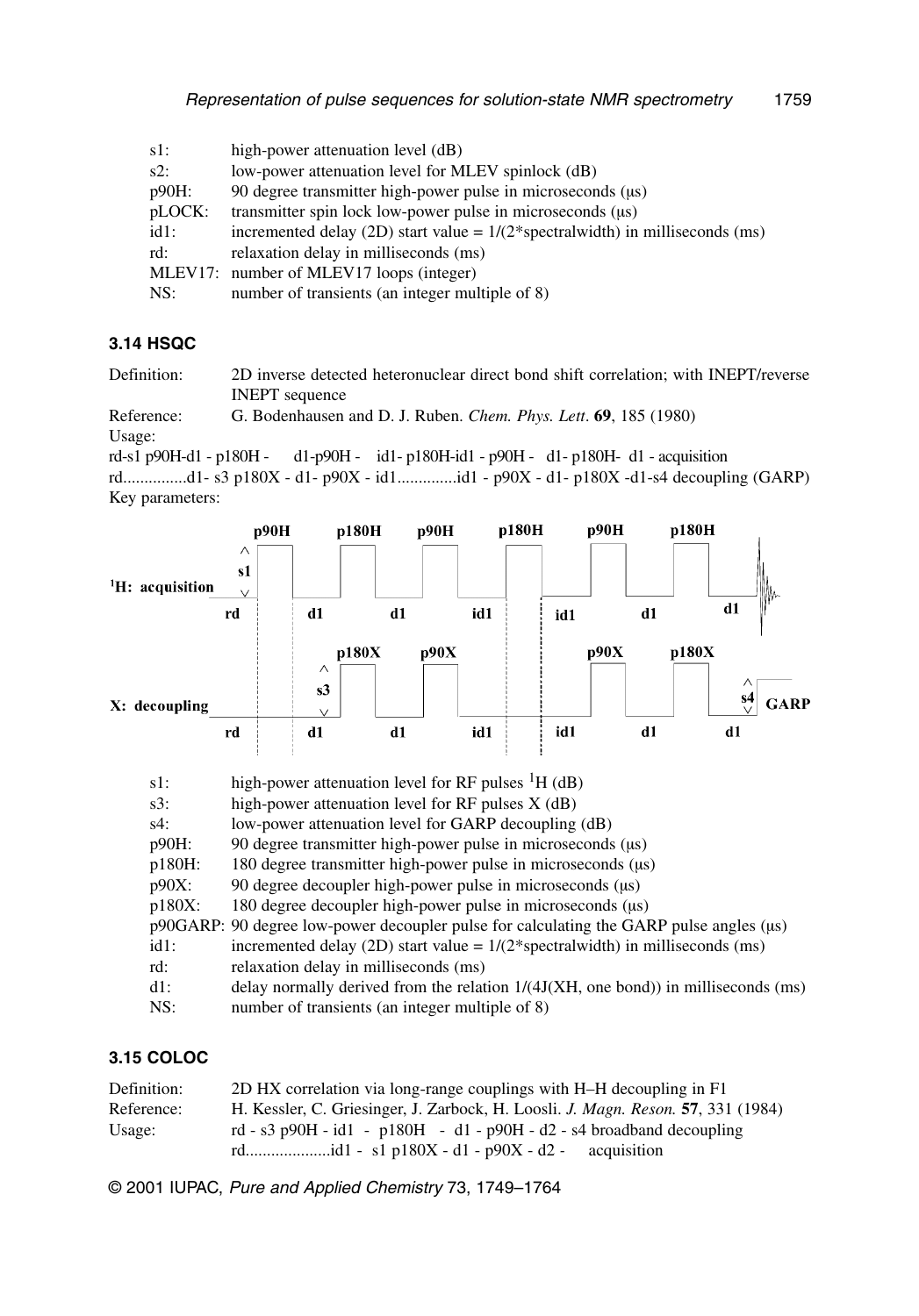

| $s1$ :   | high-power attenuation level for RF pulses $X$ (dB)                             |
|----------|---------------------------------------------------------------------------------|
| $s3$ :   | high-power attenuation level for RF pulses ${}^{1}H$ (dB)                       |
| s4:      | low-power attenuation level for broadband decoupling (dB)                       |
| $p90X$ : | 90 degree transmitter high-power pulse in microseconds ( $\mu$ s)               |
| p180X:   | 180 degree transmitter high-power pulse in microseconds ( $\mu$ s)              |
| p90H:    | 90 degree decoupler high-power pulse in microseconds $(\mu s)$                  |
| p180H:   | 180 degree decoupler high-power pulse in microseconds ( $\mu$ s)                |
| $id1$ :  | incremented delay (2D) start value = $1/(2*spectralwidth)$ in milliseconds (ms) |
| rd:      | relaxation delay in milliseconds (ms)                                           |
| $dl$ :   | delay for evolution of long-range couplings in milliseconds (ms)                |
| $d2$ :   | delay for evolution of long-range couplings in milliseconds (ms)                |
| NS:      | number of transients (an integer multiple of 16)                                |

## **3.16 3D HSQC-TOCSY**

| Definition: | 3D homonuclear correlation combined with inverse detected heteronuclear direct      |
|-------------|-------------------------------------------------------------------------------------|
|             | bond shift correlation.                                                             |
| Reference:  | D. Marion, P. C. Driscoll, L. E. Kay, P. T. Wingfield, A. Bax, A. M. Gronenborn, G. |
|             | M. Clore. <i>Biochemistry</i> 28, 6150 (1989)                                       |
| Usage:      | rd - s1 p90H - id1id1 - s2 pLOCK-MLEV17- pLOCK - d1 - p180H - d1 -                  |
|             | $p90H - id2 - p180H - id2 - p90H - d1 - p180H - d1 - acquisition$                   |
|             |                                                                                     |
|             |                                                                                     |

Key parameters:





Key parameters: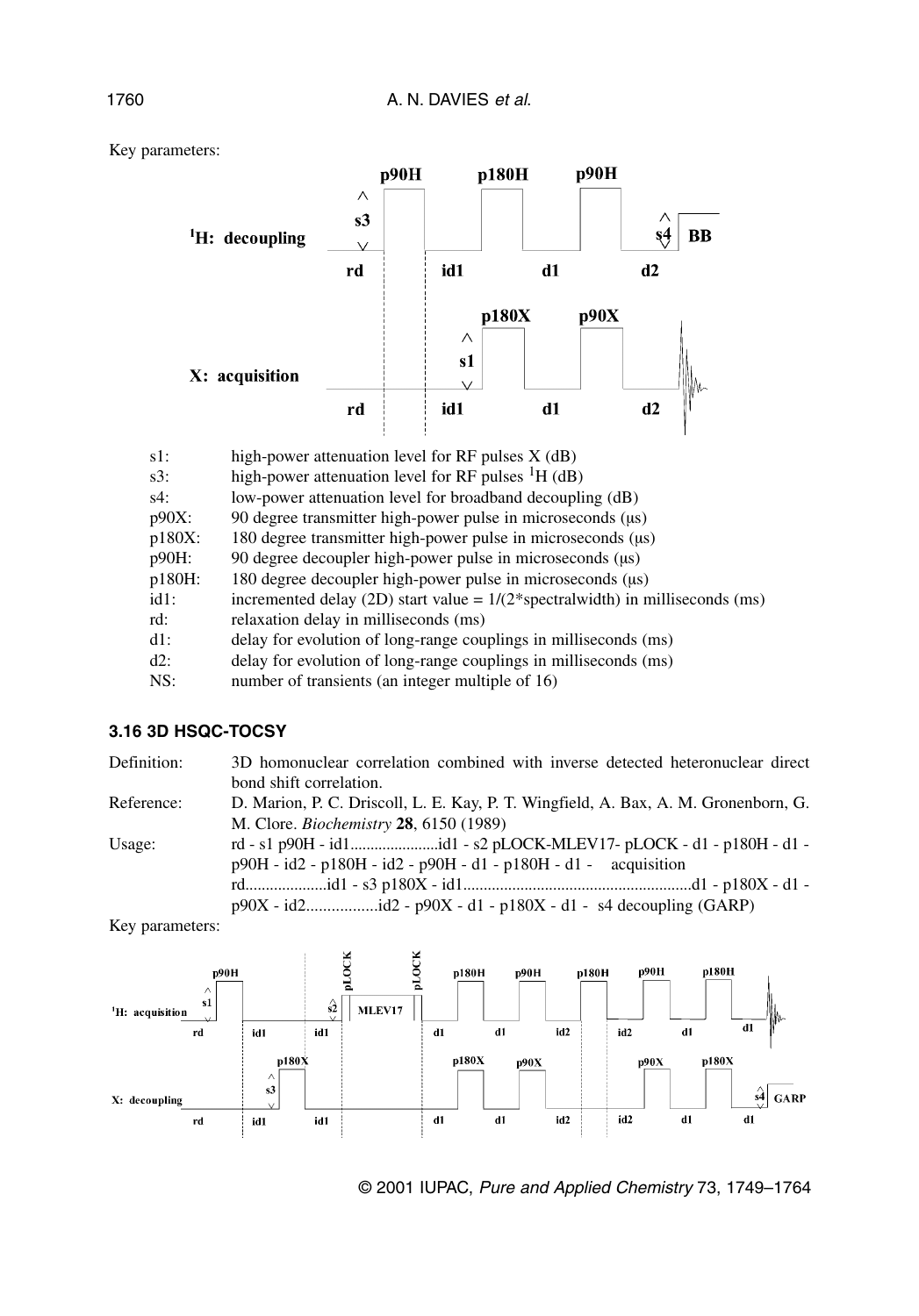| $s1$ :    | high-power attenuation level for RF pulses ${}^{1}H$ (dB)                                        |
|-----------|--------------------------------------------------------------------------------------------------|
| $s2$ :    | low-power attenuation level for MLEV spinlock (dB)                                               |
| $s3$ :    | high-power attenuation level for $RF$ pulses $X$ (dB)                                            |
| s4:       | low-power attenuation level for GARP decoupling (dB)                                             |
| p90H:     | 90 degree transmitter high-power pulse in microseconds ( $\mu$ s)                                |
| p180H:    | 180 degree transmitter high-power pulse in microseconds ( $\mu$ s)                               |
| $p90X$ :  | 90 degree decoupler high-power pulse in microseconds ( $\mu$ s)                                  |
| $p180X$ : | 180 degree decoupler high-power pulse in microseconds ( $\mu$ s)                                 |
|           | $p90GARP$ : 90 degree low-power decoupler pulse for calculating the GARP pulse angles ( $\mu$ s) |
| pLOCK:    | transmitter spinlock low-power pulse in microseconds ( $\mu$ s)                                  |
| $id1$ :   | incremented delay start value = $1/(2SW1)$ in milliseconds (ms)                                  |
| $id2$ :   | incremented delay start value = $1/(2SW3)$ in milliseconds (ms)                                  |
| rd:       | relaxation delay in milliseconds (ms)                                                            |
| dl:       | constant delay derived from the relation $1/(4J(XH, one bond))$ in milliseconds (ms)             |
| NS:       | number of transients                                                                             |
| MLEV17:   | number of MLEV17 loops (integer)                                                                 |

## **3.17 3D-HNCO**

| Definition: | 3D experiment for the correlation of the amide proton shift and the nitrogen-15 shift of<br>one amino acid residue with the amide carbon shift of the preceding amino acid residue. |
|-------------|-------------------------------------------------------------------------------------------------------------------------------------------------------------------------------------|
| Reference:  | L. E. Kay, M. Ikura, R. Tschudin, A. Bax. J. Magn. Res. 89, 496–514 (1990)                                                                                                          |
| Usage:      |                                                                                                                                                                                     |
| 1H:         | rd - s1 p90H - d1 - p180H - d1 - p90H - id1 - p180H - id1 - s2 dante of fres - id2 -                                                                                                |
|             | - danteoffres - $p90H - d1 - p180H - d1 - a$ acquisition<br>id2                                                                                                                     |
| $15N$ :     | $-$ id2 $-$                                                                                                                                                                         |
|             | $p180N - tdash - p90N - d1 - p180N - d1 - s4 decoupling$                                                                                                                            |
| 13CO:       | $-$ p90CO -                                                                                                                                                                         |
|             |                                                                                                                                                                                     |
| 13CA:       | $-$ id2 $-$                                                                                                                                                                         |
|             |                                                                                                                                                                                     |

Key parameters:

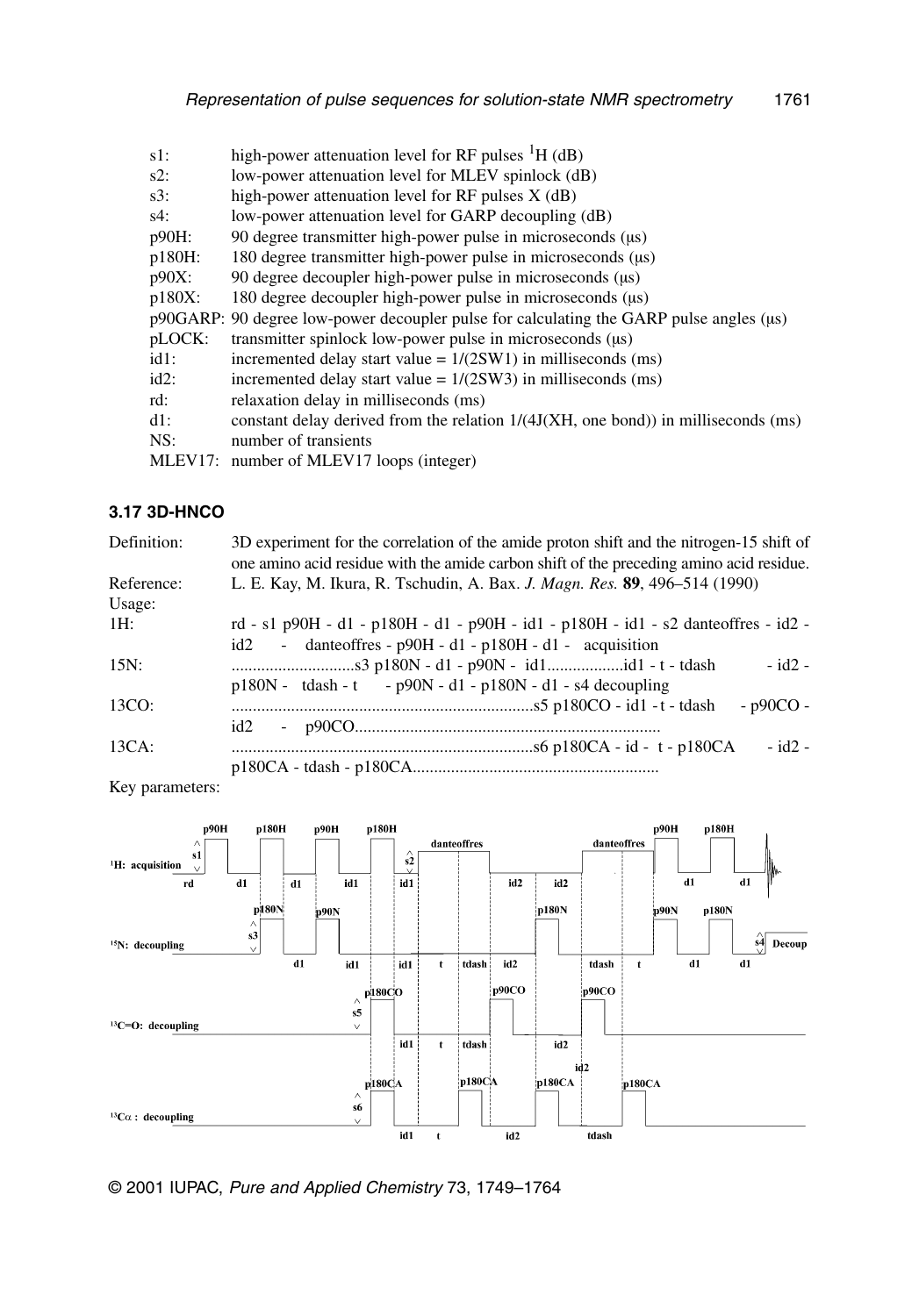| s1:       | high-power attenuation level for RF pulses ${}^{1}H$ (dB)                                                      |
|-----------|----------------------------------------------------------------------------------------------------------------|
| s2:       | low-power attenuation level for ${}^{1}H$ pulses of the DANTE off-resonance sequence<br>$\overline{\text{dB}}$ |
| s3:       | high-power attenuation level for RF pulses nitrogen-15 (dB)                                                    |
| s4:       | high-power attenuation level for nitrogen-15 broadband decoupling (dB)                                         |
| s5:       | low-power attenuation level for carbon-13 pulses selective for amide carbonyl of<br>amino acids (dB)           |
| s6:       | low-power attenuation level for carbon-13 pulses selective for alpha carbons of amino<br>$acids$ (dB)          |
| p90H:     | 90 degree high-power proton pulse in microseconds $(\mu s)$                                                    |
| p180H:    | 180 degree high-power proton pulse in microseconds (µs)                                                        |
| p90N:     | 90 degree high-power nitrogen-15 pulse in microseconds $(\mu s)$                                               |
| p180N:    | 180 degree high-power nitrogen-15 pulse in microseconds (µs)                                                   |
| p90CO:    | 90 degree carbon-13 pulse in microseconds (µs) selective for amide carbonyl of<br>amino acids                  |
| p180CO:   | 180 degree carbon-13 pulse in microseconds $(\mu s)$ selective for amide carbonyl of<br>amino acids            |
| p180CA:   | 180 degree carbon-13 pulse in microseconds (µs) selective for alpha carbons of amino<br>acids                  |
| t, tdash: | delay times for DANTE off-resonance water saturation sequence in milliseconds (ms)                             |
| d1:       | delay time for coherence transfer from proton to nitrogen in milliseconds (ms)                                 |
| id1:      | incrementable delay start value for nitrogen-15 chemical shift evolution in millisec-<br>onds (ms)             |
| id2:      | incrementable delay start value for amide carbonyl chemical shift evolution in mil-<br>liseconds (ms)          |
|           |                                                                                                                |

A. N. DAVIES et al.

Description of the off-resonance DANTE sequence:

The sequence consists of four pulses of length P90H with phases incremented in steps of 90 degrees, starting at 0 degrees. The four-pulse sequence is repeated n times and is given by:

 $[(p90H)<sub>0</sub> (p90H)<sub>90</sub> (p90H)<sub>180</sub> (p90H)<sub>270</sub>]<sub>n</sub>$ 

The length of the pulses P90H is given by:

 $p90H = 1 / (4 * delta (H<sub>2</sub>O))$ 

where delta (H<sub>2</sub>O) denotes the proton chemical shift of the water signal with respect to the carrier.

## **4. CONCLUSIONS AND FUTURE WORK**

The proposal presented here is limited to the most frequently used pulse sequences. A description based on acronyms of standard pulse sequences as suggested in this paper is suitable for the vast majority of spectra produced by the normal NMR user.

It is not difficult, however, to design new pulse techniques or at least minor modifications of standard techniques. Moreover, even pulse sequences having the same acronym may be implemented in a different way depending on the NMR instrument manufacturer. As there are numerous custom developed pulse sequences working with parameter sets different from the standard ones described here, a fully generic description of NMR pulse sequences should be attempted in future. The description should be short, transparent, and flexible enough to incorporate all types of pulses including shaped pulses, selective excitation, supercycles, and phase cycling procedures, as well as pulsed field gradients in a manufacturer-independent fashion.

This list should be used in the reporting of multiple pulse and multidimensional NMR experiments. As mentioned above, a task force including all of the major NMR manufacturers and independ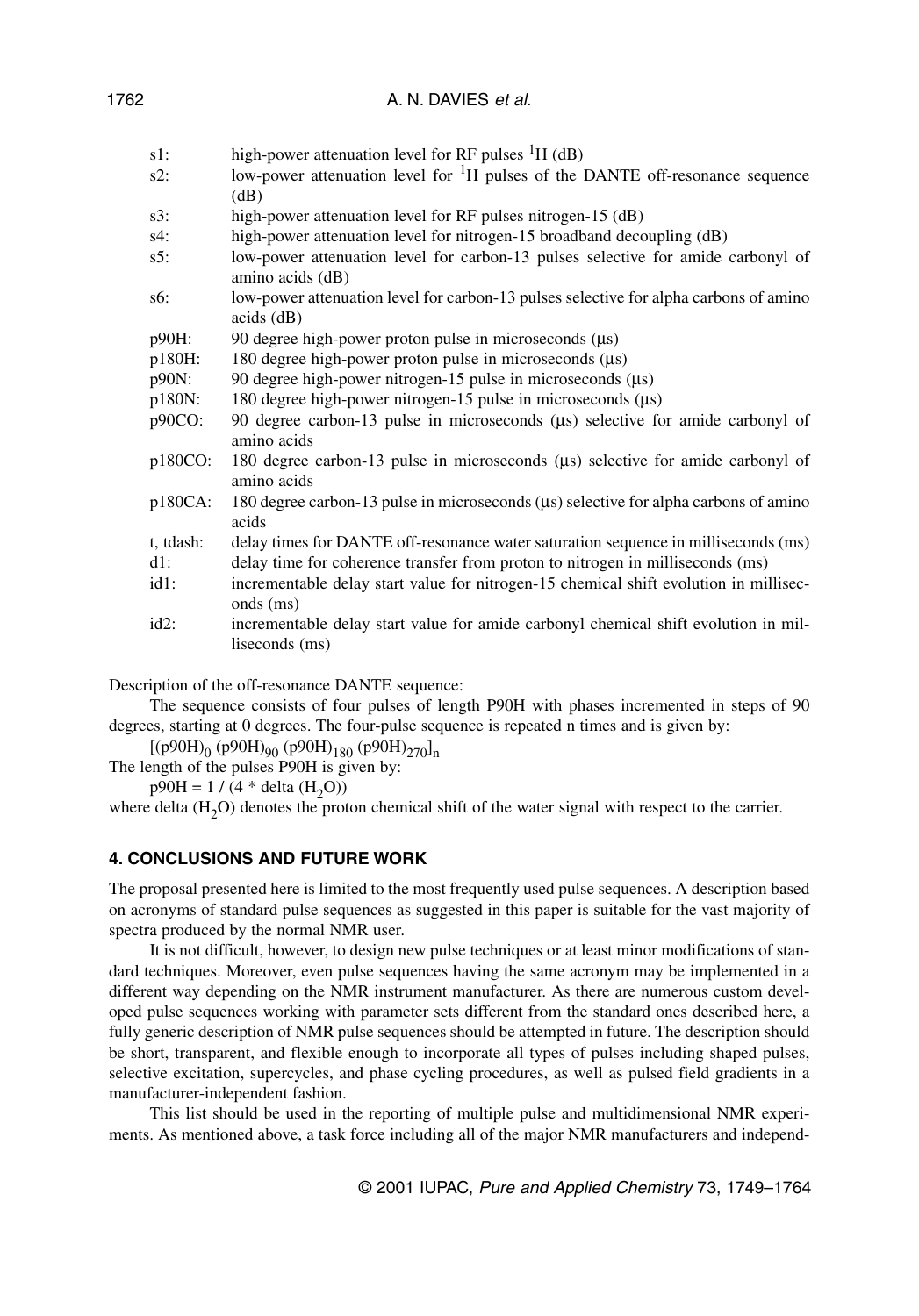ent software houses has been established. Their goal is to develop and validate a multidimensional NMR data standard. This publication should be a major step toward this goal.

Those wishing to help in this activity can register at http://www.jcamp.org.

In the immediate future, the relevant pulse sequences for solid-state NMR will be addressed. As these lists will require periodic maintenance, this will be undertaken by expert limited-term tasks groups reporting in the usual manner through the CPEP.

**Finally, a warning:** The attenuation levels reported in a JCAMP-DX NMR file should be used as a documentation of the experiment, which has been conducted. **ON NO ACCOUNT** should the values reported in the file be used to program a spectrometer. Always refer to the spectrometer handbook for the appropriate power attenuation levels appropriate for your spectrometer and coils!

#### **5. ACKNOWLEDGMENTS**

The authors wish to thank the many NMR specialists, academic, industrial and manufacturer, who have contributed to this sometimes very lively discussion on this document over recent years. Many will find their suggestions incorporated—some may be disappointed that their particular proposal has not been adopted. However, the need to produce a compromise acceptable to all NMR instrument manufacturers and third-party software vendors must take priority over academic perfection if the solution is to be implemented throughout the NMR industry to the benefit of all. Most of all, we must thank the manufacturers for encouraging and supporting the development of this standard, which goes to show that many can look beyond their balance sheets to the good of the NMR community as a whole. Thank you!

#### **6. EXAMPLES**

Some simple examples of the use of the labeled data record ##.PULSE SEQUENCE= are as follows:

#### **6.2 Example 1**

|         |      | ##.PULSE SEQUENCE= PULSE ACQUISITION DEC                    |
|---------|------|-------------------------------------------------------------|
| $s1=$   |      | \$\$ power attenuation level for radio frequency pulse (dB) |
| $s^3 =$ | 14   | \$\$ decoupler power attenuation level (dB)                 |
| $p=$    | 5.0  | \$\$ transmitter high-power pulse in microseconds           |
| $rd=$   | 3000 | \$\$ relaxation delay in milliseconds                       |
|         |      |                                                             |

This example is taken from the JCAMP-DX v. 5.01 publication [5].

#### **6.2 Example 2**

This example is taken from the first nD-NMR test files

|          | ##.PULSE SEQUENCE= HETCOR |                                                                                                     |
|----------|---------------------------|-----------------------------------------------------------------------------------------------------|
| $s1=$    | 0.0                       | \$\$ high-power attenuation level for RF pulses X (dB)                                              |
| $s3=$    | 0.0                       | \$\$ high-power attenuation level for RF pulses 1H (dB)                                             |
| $s4=$    | 14                        | \$\$ low-power attenuation level for broadband decoupling (dB)                                      |
| $p90X=$  | 10.500                    | \$\$ 90 degree transmitter high-power pulse in microseconds                                         |
| $p180X=$ | 21.000                    | \$\$180 degree transmitter high-power pulse in microseconds                                         |
| $p90H =$ | 28.700                    | \$\$ 90 degree decoupler high-power pulse in microseconds                                           |
| $id1=$   | 0.114                     | \$\$ incremented delay (2D) start value = $1/(2 \times \text{spectralwidth})$ in milliseconds       |
| $rd=$    | 1000.000                  | \$\$ relaxation delay in milliseconds                                                               |
| $dl=$    | 0.114                     | $$$ delay normally derived from the relation $1/(2J(XH))$ in milliseconds                           |
| $d2=$    | 10.000                    | $$$ delay normally derived from the relation $1/(3J(XH))$ in milliseconds for all<br>multiplicities |
| $NS=$    | 2720                      | \$\$ number of transients (an integer multiple of 4)                                                |
|          |                           |                                                                                                     |